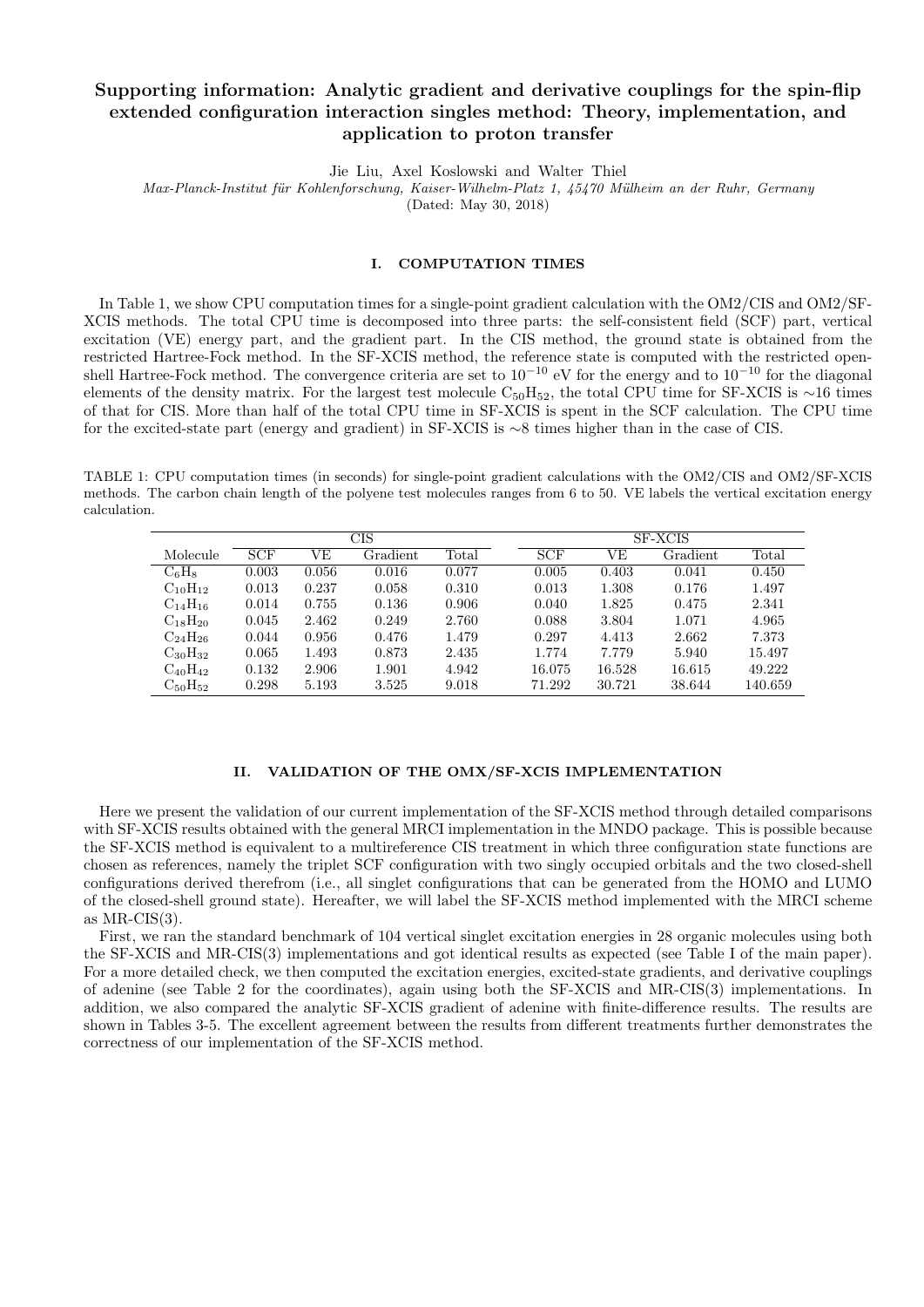|               | X           | у           | z           |
|---------------|-------------|-------------|-------------|
| N             | $-0.646900$ | $-1.804940$ | $-0.000000$ |
| С             | 0.676750    | $-2.044210$ | $-0.000000$ |
| N             | 1.673050    | $-1.143680$ | $-0.000000$ |
| С             | 1.382810    | 0.173970    | $-0.000000$ |
| $\mathcal{C}$ | 0.014770    | 0.591020    | $-0.000000$ |
| C             | $-0.939840$ | $-0.493370$ | $-0.000000$ |
| N             | $-2.175620$ | 0.116140    | $-0.000000$ |
| $\mathcal{C}$ | $-1.946500$ | 1.492110    | $-0.000000$ |
| N             | $-0.646040$ | 1.789050    | $-0.000000$ |
| N             | 2.401040    | 1.074850    | $-0.000000$ |
| H             | 0.986130    | $-3.116100$ | $-0.000000$ |
| H             | 2.223150    | 2.052870    | $-0.000000$ |
| H             | 3.345980    | 0.766660    | $-0.000000$ |
| H             | $-3.066620$ | -0.354470   | $-0.000000$ |
| H             | $-2.754780$ | 2.224660    | $-0.000000$ |

TABLE 2: Cartesian coordinates (in Angstrom) of adenine.

TABLE 3: Vertical excitation energies (in eV) of the 10 lowest-lying singlet excited states for adenine with the OM2/SF-XCIS and OM2/MR-CIS(3) methods.

|                   | OM2/SF-XCIS | $OM2/MR-CIS(3)$ |
|-------------------|-------------|-----------------|
| $\mathrm{S}_1$    | 0.000000    | 0.000000        |
| S <sub>2</sub>    | 4.506222    | 4.506222        |
| $S_3$             | 4.772248    | 4.772248        |
| $S_4$             | 4.851654    | 4.851654        |
| S <sub>5</sub>    | 5.410528    | 5.410528        |
| $S_6$             | 5.598901    | 5.598901        |
| S <sub>7</sub>    | 5.890911    | 5.890911        |
| $S_8$             | 5.967332    | 5.967332        |
| $S_9$             | 6.030129    | 6.030129        |
| $\mathrm{S}_{10}$ | 6.215359    | 6.215359        |

TABLE 4: Cartesian gradient (in kcal/(mol\*Angstrom)) of the first singlet excited state of adenine with the OM2/SF-XCIS and OM2/MR-CIS(3). The columns under FD contain finite-difference results obtained with OMx/SF-XCIS.

|               | OM2/SF-XCIS |             |         |             | $OM2/MR-CIS(3)$ |            |             | FD          |            |  |
|---------------|-------------|-------------|---------|-------------|-----------------|------------|-------------|-------------|------------|--|
|               | X           | У           | z       | $\mathbf x$ | у               | Z          | X           | У           | Z          |  |
| N             | 56.33326    | $-47.16037$ | 0.00000 | 56.33319    | -47.16042       | $-0.00000$ | 56.33435    | $-47.15900$ | 0.00000    |  |
| C             | -47.22404   | 21.26648    | 0.00000 | -47.22403   | 21.26642        | 0.00000    | $-47.22465$ | 21.26628    | $-0.00000$ |  |
| Ν             | $-15.05675$ | 7.94323     | 0.00000 | $-15.05668$ | 7.94325         | 0.00000    | $-15.05721$ | 7.94481     | 0.00000    |  |
| C             | $-22.87866$ | $-4.45121$  | 0.00000 | $-22.87872$ | $-4.45124$      | $-0.00000$ | $-22.87925$ | -4.45198    | $-0.00000$ |  |
| C             | 30.93210    | -58.92383   | 0.00000 | 30.93213    | -58.92388       | $-0.00000$ | 30.93272    | $-58.92346$ | $-0.00000$ |  |
| C             | $-5.27502$  | 60.27426    | 0.00000 | $-5.27499$  | 60.27431        | 0.00000    | $-5.27560$  | 60.27302    | 0.00000    |  |
| N             | 17.76282    | $-5.01355$  | 0.00000 | 17.76282    | $-5.01356$      | $-0.00000$ | 17.76324    | $-5.01267$  | 0.00000    |  |
| $\mathcal{C}$ | 29.96373    | 4.58736     | 0.00000 | 29.96369    | 4.58738         | 0.00000    | 29.96491    | 4.58648     | $-0.00000$ |  |
| N             | -48.78713   | 19.85338    | 0.00000 | $-48.78711$ | 19.85343        | 0.00000    | -48.78833   | 19.85279    | $-0.00000$ |  |
| N             | 9.40059     | 10.59808    | 0.00000 | 9.40063     | 10.59811        | 0.00000    | 9.40069     | 10.59840    | 0.00000    |  |
| Η             | 0.60692     | $-3.57737$  | 0.00000 | 0.60691     | $-3.57736$      | $-0.00000$ | 0.60694     | $-3.57701$  | 0.00000    |  |
| H             | 2.42575     | $-7.59519$  | 0.00000 | 2.42576     | -7.59518        | 0.00000    | 2.42571     | $-7.59569$  | 0.00000    |  |
| Η             | -7.71118    | 2.03672     | 0.00000 | $-7.71118$  | 2.03673         | $-0.00000$ | $-7.71162$  | 2.03666     | $-0.00000$ |  |
| H             | $-0.15539$  | 0.04034     | 0.00000 | $-0.15540$  | 0.04034         | 0.00000    | $-0.15508$  | 0.04031     | 0.00000    |  |
| Η             | -0.33700    | 0.12167     | 0.00000 | $-0.33701$  | 0.12167         | 0.00000    | $-0.33689$  | 0.12159     | $-0.00000$ |  |